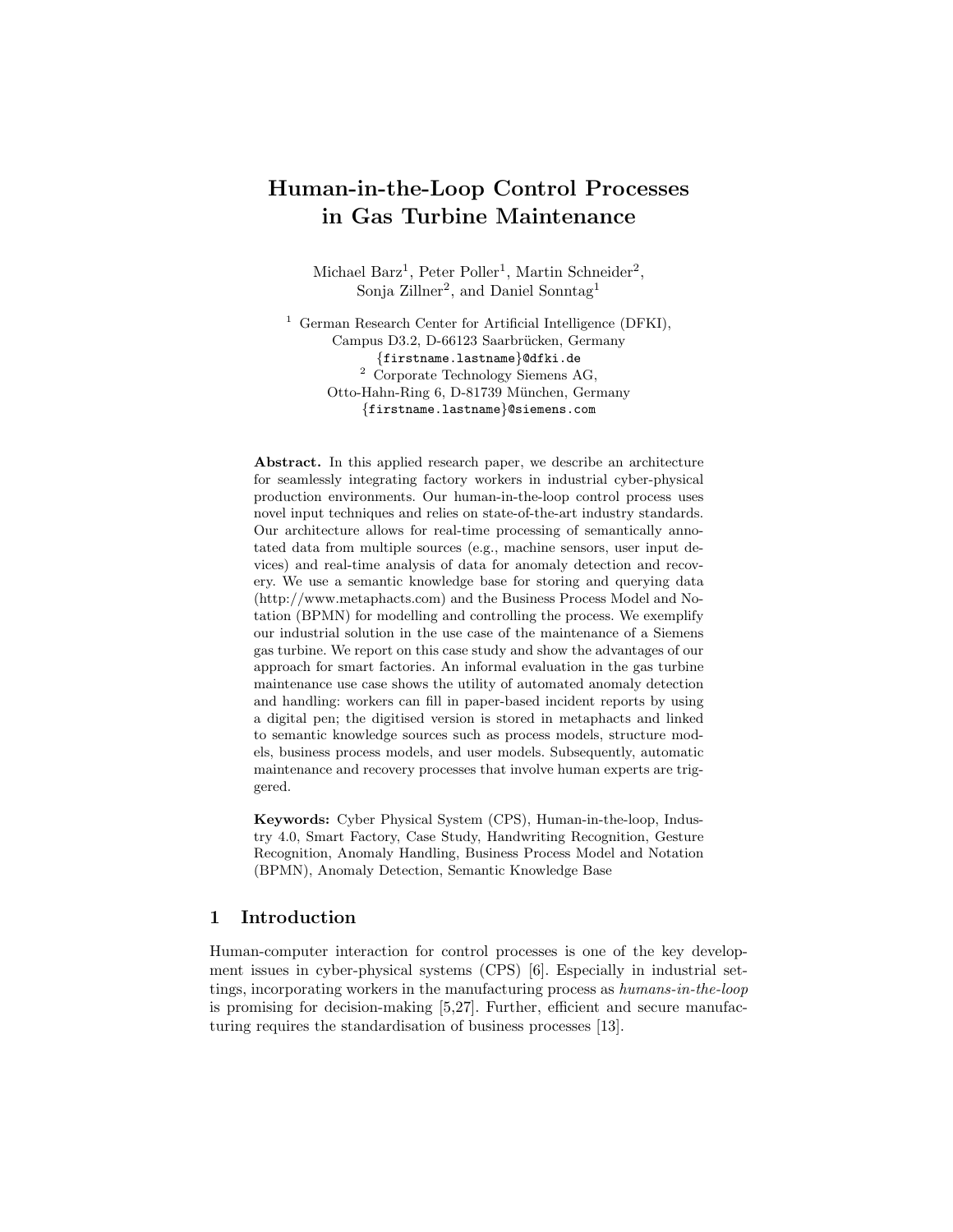In this paper, we propose a cyber-physical system (CPS) architecture for smart factories enabling a real-time semantic data analysis from multiple sources, which is controlled by a standardised BPMN model (see also [\[16\]](#page-12-3)). We evaluate our method in the use case of gas turbine maintenance. Maintaining industrial facilities is of high relevance—it helps to significantly reduce operating costs and to improve productivity of the plant operations and the quality of the product [\[1\]](#page-11-0). However, as of today, the integration of production and maintenance processes is only realised and implemented in a very limited way. With the increase in automation, electrification, and digitalisation of plants, more and more monitoring and maintenance devices and applications in cyber-physical environments are emerging. In this way, single parts or components of plants are serviced by dedicated predictive maintenance applications. In general, those techniques should complement preventive maintenance strategies (i.e., strategies including predetermined periodic basis components of the plant that are taken off-line for inspection.) In addition, due to the complexity of the underlying processes and operations, employees that are most experienced with handling the machines and plant components are no longer actively involved in the maintenance process. In summary, the following shortcomings in maintenance applications on plants at various levels can be observed<sup>[3](#page-1-0)</sup>:

- The knowledge and expertise of production employees is no longer integrated in an effective manner in the maintenance process.
- Many separate monitoring applications provide important insights about plant components. However, often they do not include a comprehensive view on the plant performance.
- The semantic knowledge about the plant structure and its basic principles are not incorporated into the maintenance processes.

With our CPS architecture, we provide an approach to overcome these limitations. It supports a seamless alignment of human-generated expert knowhow with machine-generated maintenance know-how in a semantically consistent manner for improving the analytic-based maintenance application. In particular our system enables: (1) a seamless integration and processing of expert knowledge by smart pen technology (directly transferred from [\[23](#page-13-1)[,21,](#page-13-2)[22\]](#page-13-3)); (2) modelling and executing of workflow knowledge in form of BPMN [\[15\]](#page-12-4) models; (3) incorporating structural knowledge about the plant and its operations by means of a semantic model (semantic modelling/storage of components, products, and reports in metaphacts); and (4) usage of this integrated data source as input for analytical applications aiming to produce new valuable insights and to trigger automatically recommended actions.

# 2 Related Work

A general overview for the current status and the latest advancement of CPS in manufacturing is given in Wang et al. [\[26\]](#page-13-4) and Sonntag et al. [\[24\]](#page-13-5). Herman

<span id="page-1-0"></span><sup>&</sup>lt;sup>3</sup> We extracted these shortcomings from interviews with domain experts.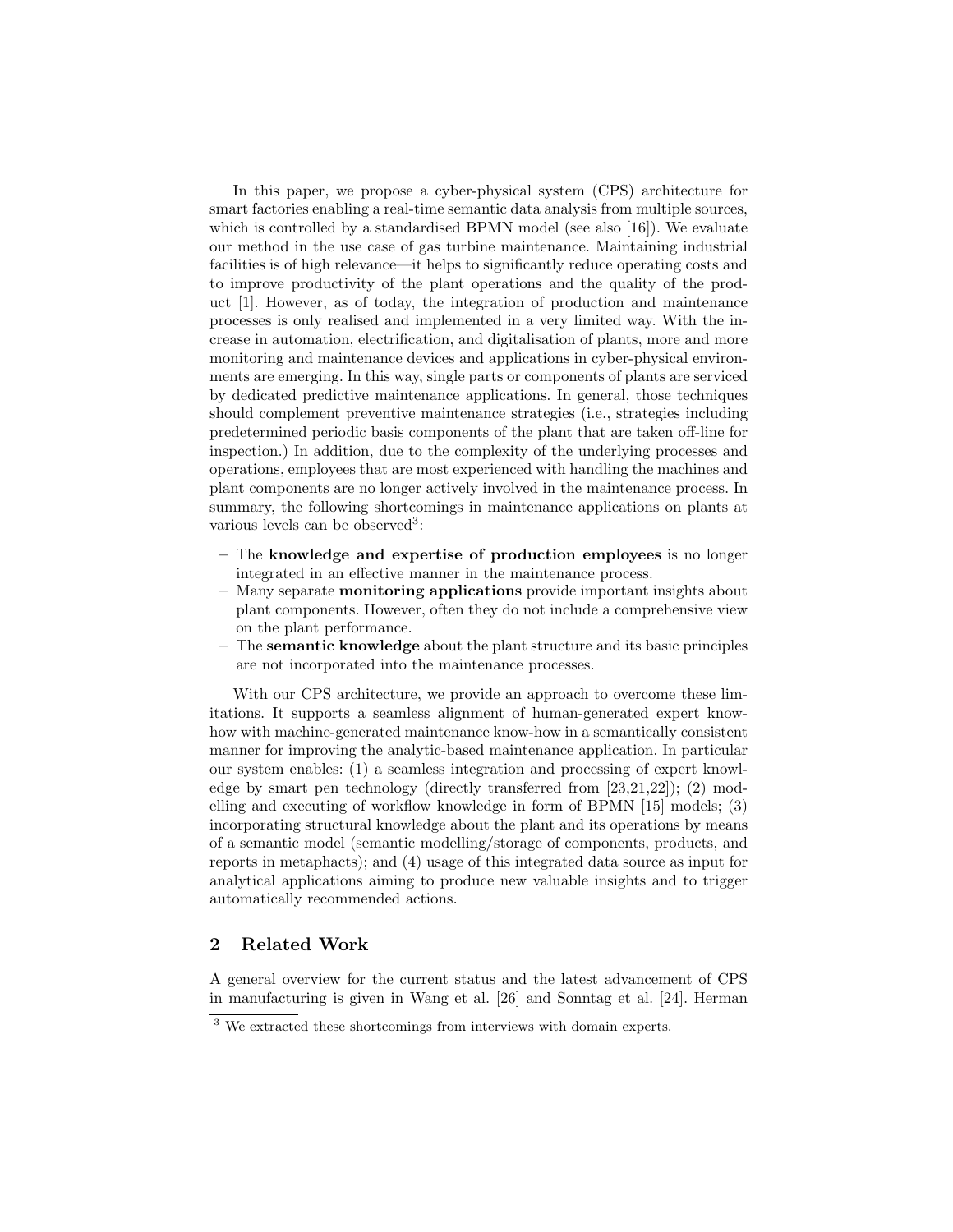et al. [\[7\]](#page-12-5) analysed literature on Industry 4.0 scenarios, which include CPS, and extracted essential design principles for such systems. Our system complies with *Interoperability* by incorporating humans-in-the-loop, *Virtualisation* by modelling processes with BPMN and with *Decentralisation*, *Real-time capabilities*, *Service orientation* and *Modularity* given by our flexible smart factories server infrastructure. Wang et al. [\[25\]](#page-13-6) introduce an Intelligent Predictive Maintenance (IPdM) system targeting zero-defect manufacturing in smart factories. They include preventive and predictive maintenance approaches [\[1\]](#page-11-0), but lack from incorporating the workers that can provide valuable inputs. Zamfirescu et al. [\[27\]](#page-13-0) introduce a reference model for anthropocentric cyber-physical systems (ACPS). They consider the worker as a composite factor of a general hybrid manufacturing system ("human-in-the-loop"). We adhere to the "human-in-the-loop" principle and build the platform for a holistic IPdM system in our maintenance scenario.

Petersen et al. [\[17\]](#page-12-6) present a semantic model for representing smart factories as ontology instances. However, their system is limited to monitoring applications. In contrast, our system allows us to trigger relevant actions upon monitoring events. Mayer et al. [\[14\]](#page-12-7) propose the Open Semantic Framework and show its utility for increasing worker safety in industrial settings. Both publications rely on standards concerning the semantic knowledge representation, but lack a standardisation for the business processes in which they are integrated. A very good and comprehensive overview for industrial standards mapped to the ISA95 model<sup>[4](#page-2-0)</sup> is given in Lu et al. [\[13\]](#page-12-2). Furthermore, Lee et al. [\[12\]](#page-12-8) propose a guideline for implementing Industry 4.0-based manufacturing systems similar to the ISA95 model and defined a sequential workflow order of implementation for two major functional components of a CPS. Our case study is an ISA95 model level 3, similar to Panfilenko et al. [\[16\]](#page-12-3).

## 3 Technical Architecture

Our goal is to implement a system architecture that allows us to integrate, align, analyse, and manage machine and human generated data to produce faster response times for anomaly recovery. The most important aspect of our architecture is its flexibility with respect to the attached software components and hardware devices facilitating fast adoption to different industrial use cases. We developed a decentralised service-oriented architecture with the *Smart Factories Server* at its core (see figure [1\)](#page-3-0). It serves as request proxy (services can sign up; client requests are processed accordingly) and event broadcasting node (data publisher and subscriber can register). The communication is based on XML-RPC [\[11\]](#page-12-9). This approach enables an easy integration of a BPMN engine managing the business processes and a semantic knowledge base providing the necessary concepts of the domain. We use the Camunda<sup>[5](#page-2-1)</sup> BPMN workflow server and the metaphactory platform of metaphacts<sup>[6](#page-2-2)</sup>. Further, it allows for a seamless

<span id="page-2-0"></span><sup>4</sup> www.isa.org

<span id="page-2-1"></span><sup>5</sup> Camunda, <https://camunda.org/>

<span id="page-2-2"></span><sup>6</sup> Metaphacts, <http://www.metaphacts.com>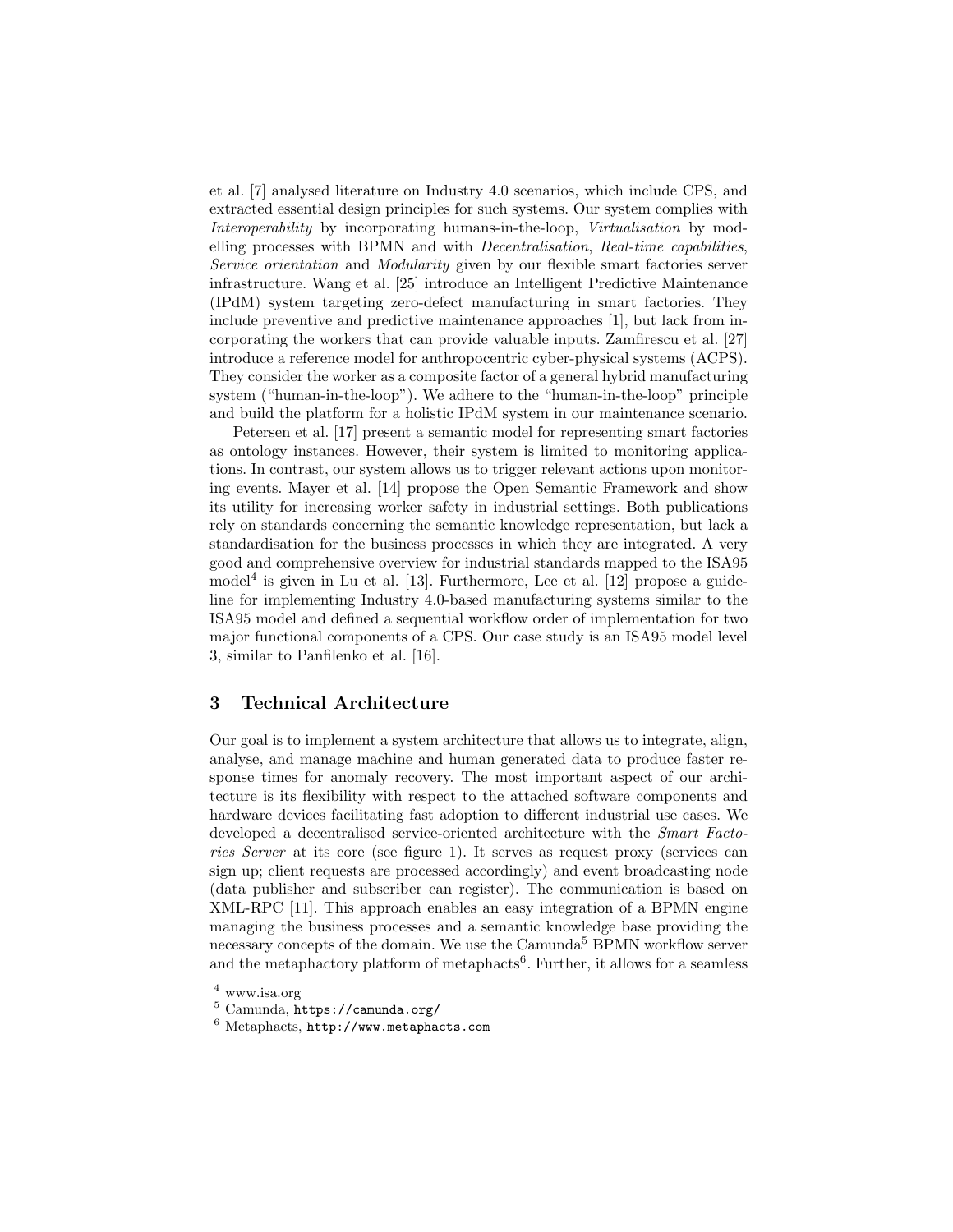integration of any user input device and machine sensor streams as data publisher. In particular, we integrated smart pens with networking capabilities and machine sensors. The following section provides further details about a concrete use case implementation.



**Digital Manufacturing Architecture**

<span id="page-3-0"></span>Fig. 1. Smart factories server architecture, see the use case video on the *GALLERY* tab: http://dfki.de/smartfactories

## 4 Use Case

Anomaly detection and recovery is of high relevance in manufacturing as failures lead to high cost. In industrial environments, anomalies are usually detected by workers or technicians that are familiar with the production facility; this includes visitors from other organisational units with technical knowledge. Another approach is the automated detection of anomalies through automatic analysis of data from sensors monitoring the production processes. However, such systems are often constrained to a single component whereas a failure would propagate to interconnected components, for example in a production line. Due to the high flexibility end extensibility of our CPS architecture, it can be applied for improving these and multiple other scenarios. In this section, we describe the use case of *gas turbine maintenance* and emphasise the potential of our architecture with a focus on human-in-the-loop error recovery.

## 4.1 Gas Turbine Maintenance

This business scenario focuses on the operation and maintenance of gas turbines, in particular, we considered the Siemens gas turbine (SGT-750) as reference object. We focussed on seamlessly incorporating workers in the maintenance process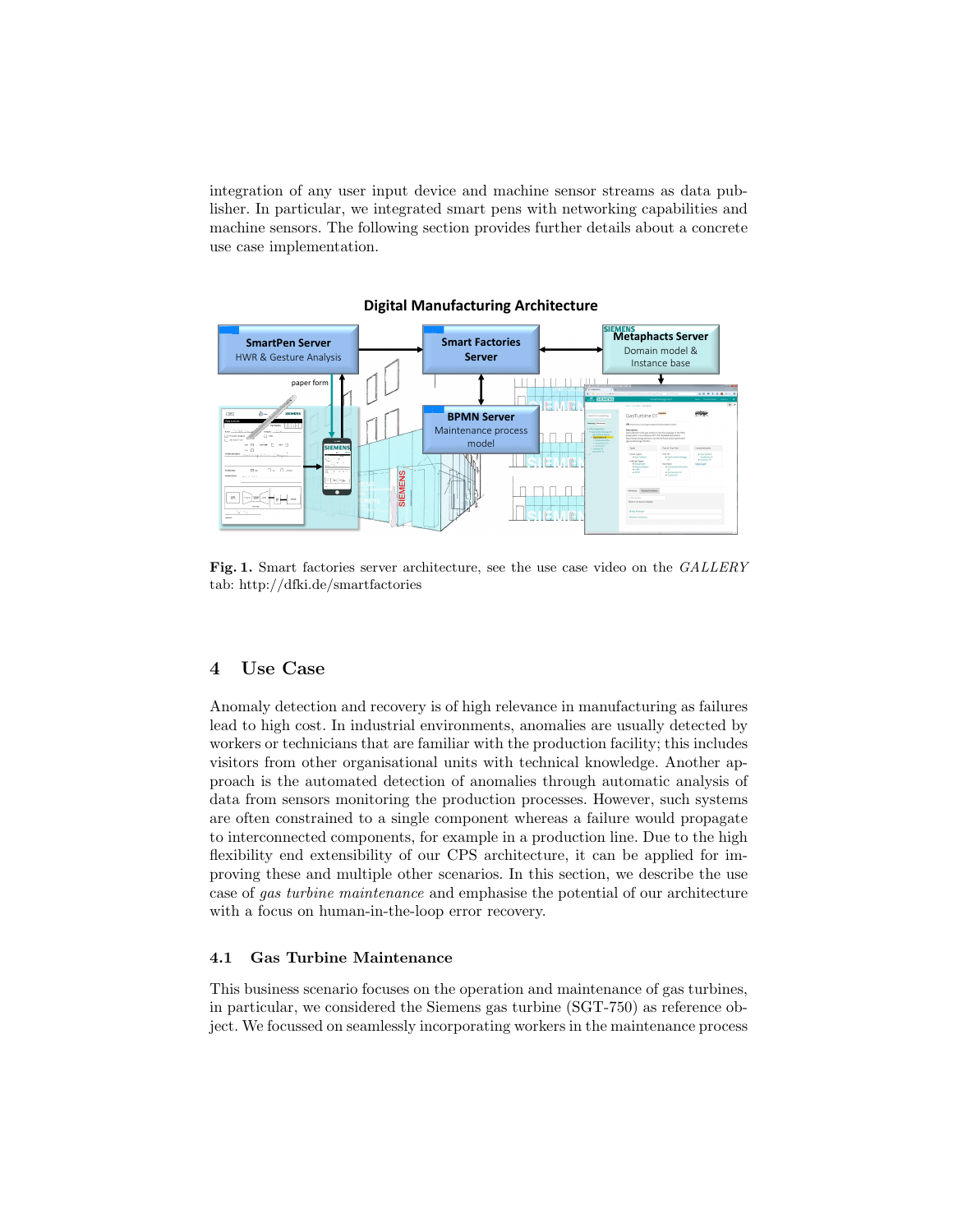(human-in-the-loop) without the need for workers to change their daily practice. The maintenance processes, which were elaborated in extensive expert interviews, are modelled with BPMN (see figure [2\)](#page-5-0). This standardisation is central to our approach. To this end, a BPMN engine manages all incidents based on this model as indicated in figure [1.](#page-3-0) The model further includes the integration of humans into the workflow. The human-in-the-loop functionality allows a worker to fill in paper-based incident reports with a smart pen, or to call a technician in the case of high risk incidents. A detailed description of all components is provided next.

#### 4.2 Implementation

In this section we describe the core aspects, major components and functionalities of our implementations for the gas turbine maintenance use case. These include the standardised BPMN workflow models, the pen-based incident reporting for integrating humans-in-the-loop and the underlying semantic modelling and knowledge representation (see figure [1\)](#page-3-0). The target is to automatically process incident reports and, depending on how critical the case is, to intervene in real-time by alerting experts. The individual software components were designed and implemented in close cooperation with domain experts, especially concerning the BPMN-based workflow and the semantic models. We illustrate one possible implementation of our general CPS architecture.

Gas Turbine Maintenance BPMN 2.0 Model The maintenance processes including the handling of incident reports are realised as BPMN process models, which were elaborated in expert interviews. We use the Camunda BPM server for automatically mapping reported incidents to maintenance steps of the gas turbine in real-time (see figure [2\)](#page-5-0). The process can be explained as follows: first, an incident is observed in a facility, which yields a filled report modelled as a BPMN event. It is evaluated by our classification components, and a report page is inserted into the metaphacts knowledge base. Further, "proceed to further processing" keeps record and passes the incident on to the next decision point. Eventually, "compute risk" calls a risk level assessment (in the current model *high* and *low*). Depending on the risk level, user tasks (human-in-the-loop) and automated activities are initiated. If the risk is low, the Remote Diagnostic Center (RDC) shall be notified via email and the production technician, who can manually adjust the configuration, is informed. In case of a high risk, a service expert is called and the RDC department receives an alert. A use case video helps to understand this process of anomaly detection within a distributed digital manufacturing architecture.<sup>[7](#page-4-0)</sup>

Smart Pen Technology In the industrial context, the interaction with pen and paper forms is well known to the users and fits into established business processes, e.g., documentation, maintenance, repair, or reporting processes. Thus,

<span id="page-4-0"></span><sup>7</sup> Smart Factories, [http://dfki.de/smartfactories/?page\\_id=82](http://dfki.de/smartfactories/?page_id=82)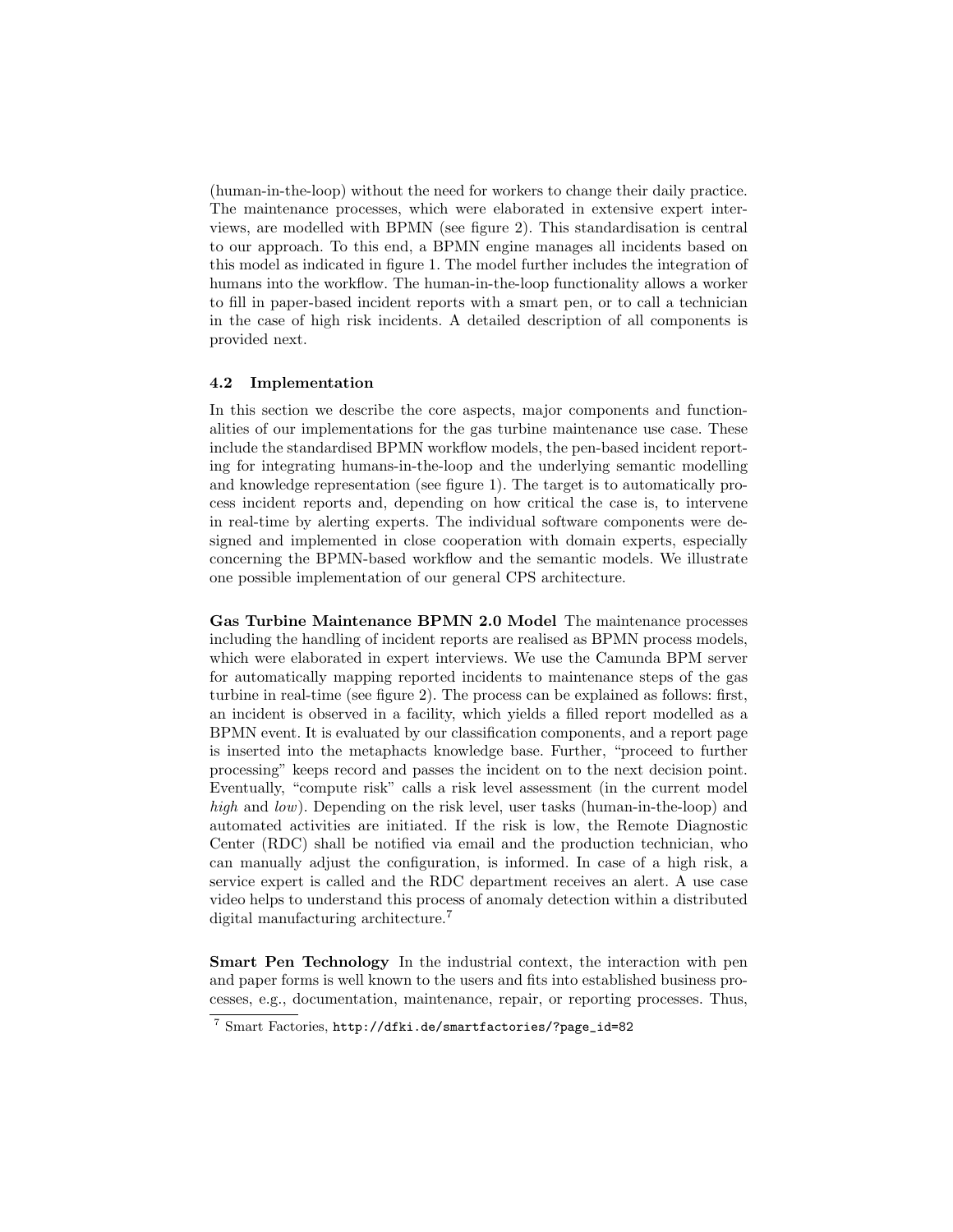

<span id="page-5-0"></span>Fig. 2. Gas Turbine Workflow Model in BPMN 2.0

introducing the digital pen technology for these tasks requires only low training effort and cost. The major advantage of smart pens is that the acquired data can be processed and integrated in real-time into corresponding software systems which enables continuous knowledge acquisition with worst-case execution time (WCET) capabilities. We use the highly innovative and networked *Neo Smartpen N2* facilitating digital user interaction on specially prepared papers [\[20\]](#page-13-7). These special paper forms contain an almost invisible grid structure for identification of the form and localisation of the pen strokes. A filled paper form is immediately synchronised via Bluetooth or Wifi with the screen of an iPhone or tablet computer (DFKI provides additional streaming technology). On confirmation by the user, the raw data is sent to the *SmartPen Server* which is responsible for detecting the form and for managing the handwriting and stroke gesture analysis. The handwriting recognition and gesture/shape analysis is performed by using a commercial software library integrated into our system architecture (myscript.com).

Preparation of Domain Specific Paper Sheets The individual data fields have been derived by intensive discussion with our technology partner Siemens and can be described as follows: author and company name are important data for further incident tracing and recommendation for task assignments; the identity of the author influences the reliability of provided risk estimates, e.g., technicians know the production line from daily work while service experts possess a much deeper knowledge of the technology; incident type and description provides a simple classification; potential risk gives subjective user risk assessment. The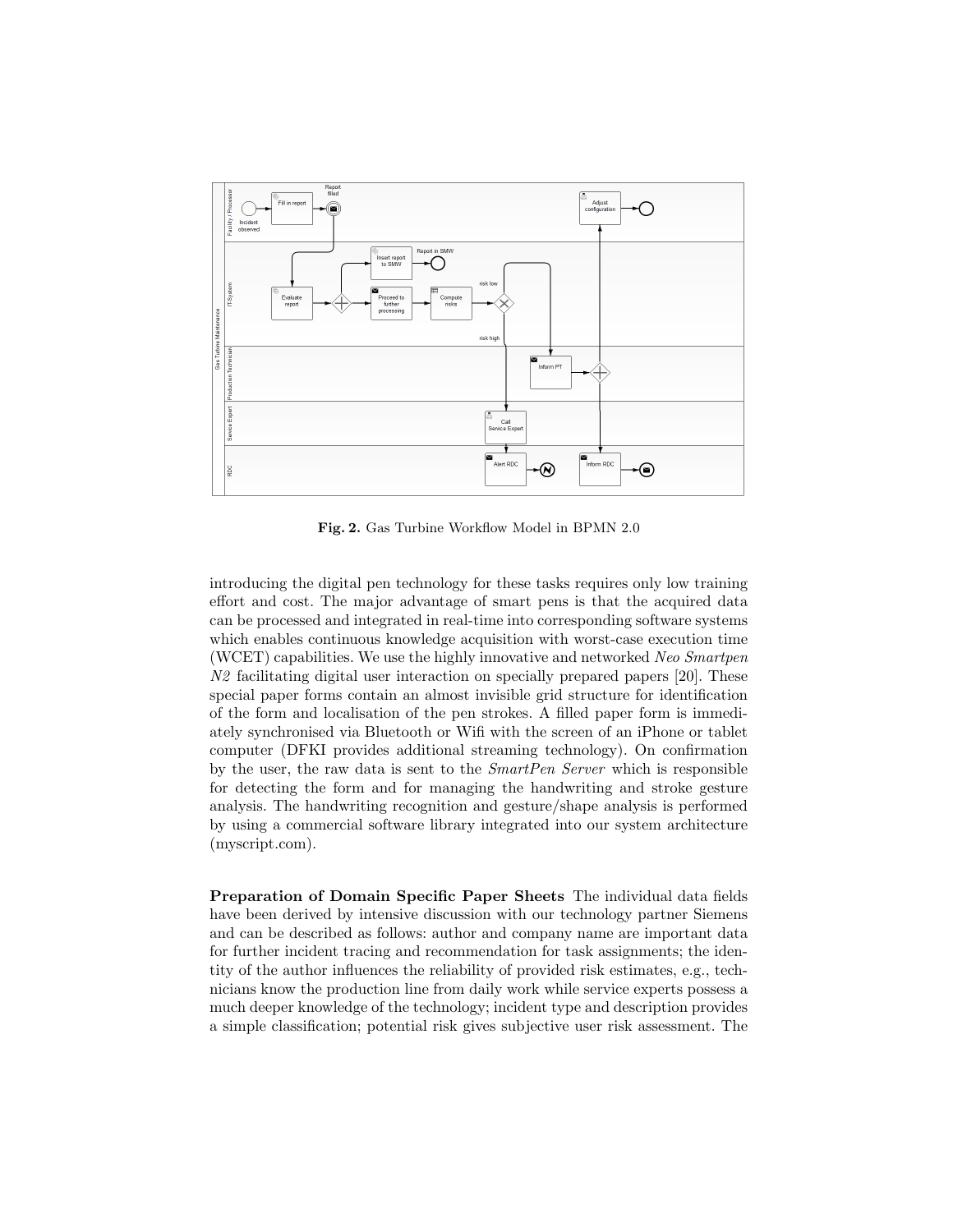|                                                                      | <b>Digital</b>                                                                                   | <b>SIEMENS</b>       |
|----------------------------------------------------------------------|--------------------------------------------------------------------------------------------------|----------------------|
| Gas turbine                                                          |                                                                                                  |                      |
|                                                                      | Plant Identifier:                                                                                | <b>ENUM</b>          |
| Author:                                                              | author:TEXT<br>Company:                                                                          | company:TEXT         |
| <b>Production Technician</b><br><b>BOOLEAN</b><br>Gas Turbine Expert | Other<br>ids-other:BOOLEAN                                                                       |                      |
|                                                                      | observation<br>noise<br>smell<br><b>BOOLFAN</b><br>BOOLEAN                                       | <b>Samel:BOOLEAN</b> |
|                                                                      | other                                                                                            |                      |
| <b>Incident Description:</b>                                         |                                                                                                  |                      |
|                                                                      | incident-description MULTILINETEXT                                                               |                      |
|                                                                      |                                                                                                  |                      |
| <b>Potential Risk:</b>                                               | high<br>low<br><b>CH BOOLEAN</b><br>risk-low BOOLEAN                                             | unknown<br>LEAN      |
| <b>Potential Cause</b>                                               |                                                                                                  |                      |
|                                                                      | potential-cause MULTILINETEXT                                                                    |                      |
|                                                                      |                                                                                                  |                      |
| Auxiliary<br>Systems                                                 | Combustion<br>Compressor<br>Turbine<br>Chamber<br>Gear<br><b>Box</b><br>er:FIGURE<br>Gas Turbine | Generator            |
|                                                                      | signature:SIGNATURE                                                                              |                      |
| <b>Signature</b>                                                     |                                                                                                  |                      |

<span id="page-6-0"></span>Fig. 3. Specification of the semantics of the gas turbine maintenance report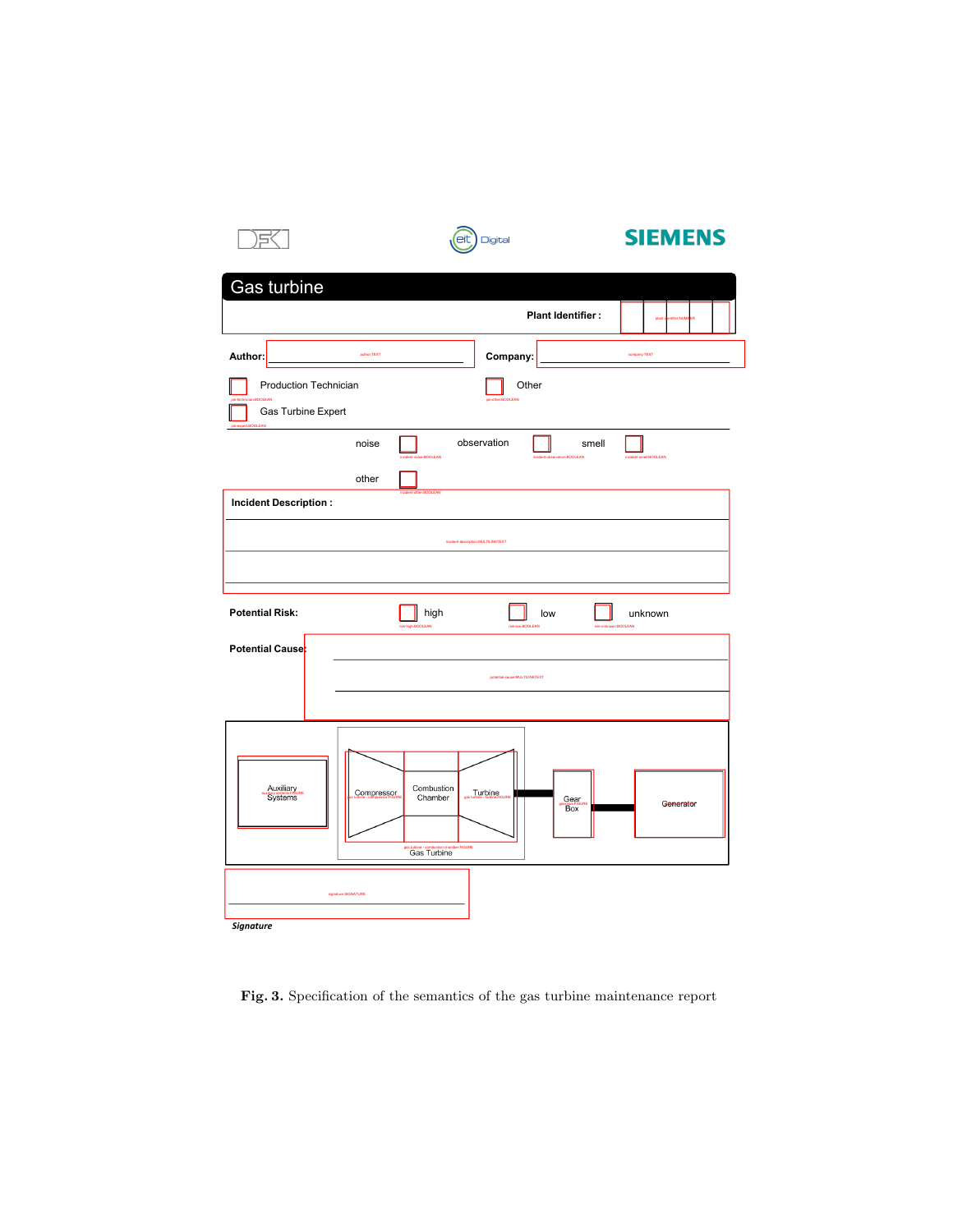graphical sketch representation is used to enable the workers to easily locate the incident by marking it on the printed illustration of the machine. The layout of the sheet has been determined in close cooperation with layout designers and experts of the application domain. We identified checkboxes, handwritten text, and encircling or marking components on a symbolic sketch with a pen gesture as efficient input methods. Figure [3](#page-6-0) shows the gas turbine maintenance sheet and the individual regions for handwriting input on it. The semantics of the form is defined by the geometric location, the input type and the underlying domain and report model of all fields (highlighted in red). The gas turbine maintenance report includes the following semantic regions:

- TEXT: "plant identifier", "author", "company", "incident-description", "potential-cause", "signature"
- CHECKBOX: "job-technician", "job-expert", "job-other",
- "incident-noise", "incident-observation", "incident-smell", "incident-other", "risk-high", "risk-low", "risk-unknown",
- GESTURE: "auxiliary systems", "gas turbine compressor", "gas turbine combustion chamber", "gas turbine - turbine", "gear box", "generator"

Semantic Knowledge Base—Metaphacts We use metaphacts as underlying semantic knowledge base which is based on the standards OWL for modelling and HTML5 for visualisation. It incorporates a semantic database Blazegraph<sup>[8](#page-7-0)</sup> for storing data in terms of the Resource Description Framework (RDF)[\[9\]](#page-12-10) triples (triplestore). A wiki that presents data to end users (e.g., incident reports) is connected to the database by the SPARQL Protocol and the RDF Query Language (SPARQL) [\[19\]](#page-13-8). A core advantage of metaphacts is this semantic representation of data and the presentation that is based on the underlying concept models. This allows for a more efficient development of semantic applications compared to similar products, e.g., to the Semantic MediaWiki (SMW) [\[10\]](#page-12-11) that was used by Panfilenko et al. [\[16\]](#page-12-3). The SMW extends MediaWiki with simple semantic capabilities, but remains a wiki which focusses on web pages.

We semantically defined our maintenance architecture in metaphacts with a specific procedure model for anomaly detection and incident reporting. It is integrated into all related plant structures and I2MSteel<sup>[9](#page-7-1)</sup> knowledge models. There are generic templates for anomaly instances and incident reports specifying generic concepts without defining the details. The specification of the details (e.g., presentation type, form structure, relevant properties) is done for the concrete subtypes, e.g., a company, a specific plant or production components and machines.

In metaphacts, existing OWL models (created with Protégé for example) can be uploaded to the metaphactory and templates can be developed via a browser interface. For uploading instances to the knowledge base (i.e., the semantic data from a digitised paper report) we use the corresponding RDF SPARQL

<span id="page-7-0"></span><sup>8</sup> Blazegraph, <https://www.blazegraph.com/>

<span id="page-7-1"></span><sup>9</sup> I2MSteel, <https://www.cetic.be/I2MSTEEL>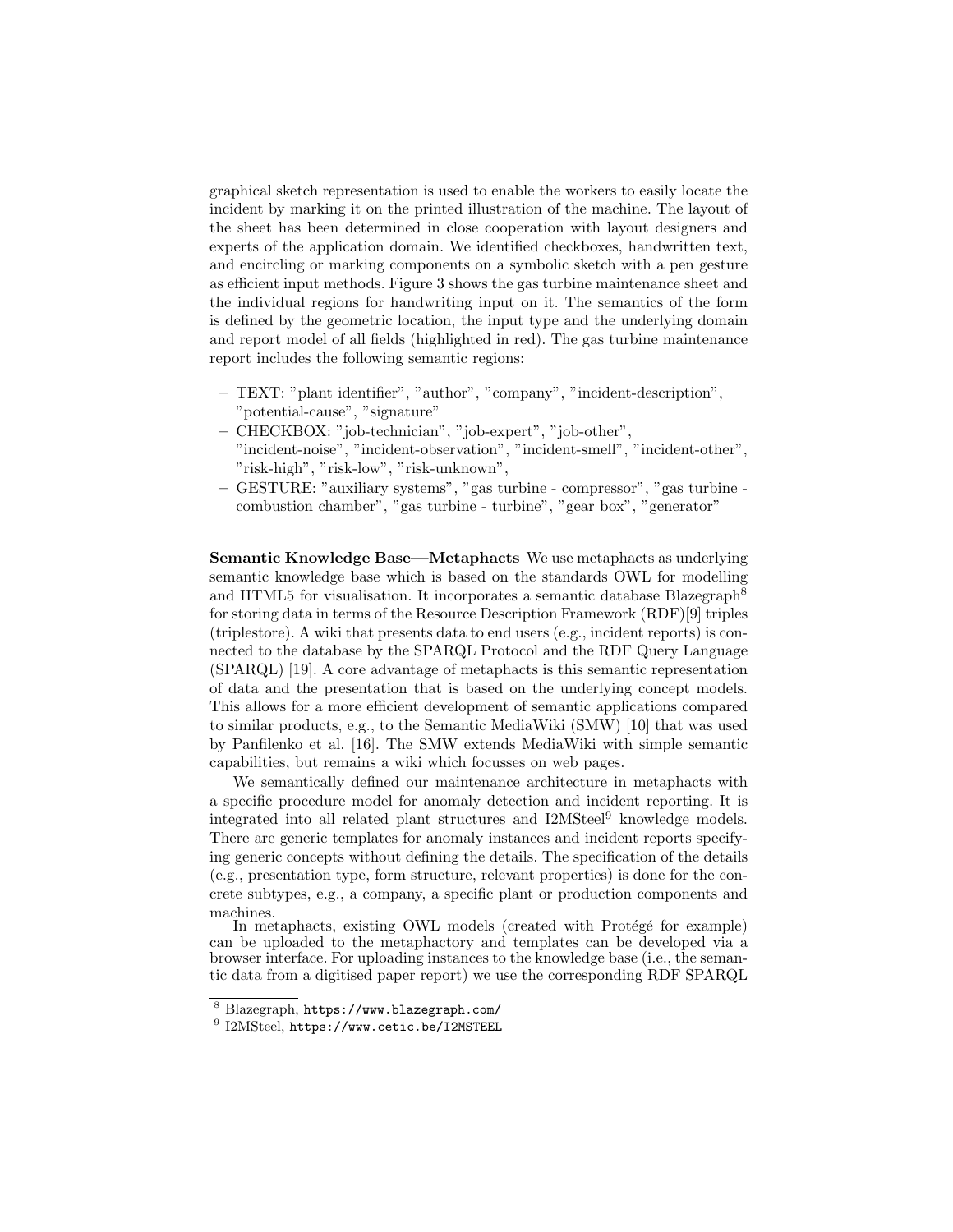commands transmitted via metaphacts' REST interface and the standard turtle/TTL syntax (see the example below). The ttl description includes a header defining the namespace prefixes and the semantic data triples that were extracted from the incident report. The corresponding PDF document is uploaded to the knowledge base as reference and integrated into the resulting incident report page (see figure [4\)](#page-9-0). Here's an Turtle/TTL example:

```
@prefix: <http://siemens.com/energy/vocab/gasTurbineExample#>.
@prefix gtd: <http://siemens.com/energy/schemas/gasturbineDomain#>.
@prefix owl: <http://www.w3.org/2002/07/owl#>.
@prefix rdf: <http://www.w3.org/1999/02/22-rdf-syntax-ns#>.
@prefix xml: <http://www.w3.org/XML/1998/namespace#>.
@prefix xsd: <http://www.w3.org/2001/XMLSchema#>.
@prefix ppex: <http://siemens.com/energy/vocab/gasTurbineExample#>.
@prefix rdfs: <http://www.w3.org/2000/01/rdf-schema#>.
@prefix report: <http://siemens.com/reporting/schemas/generic#>.
@base <http://siemens.com/energy/vocab/gasTurbineExample>.
### http://siemens.com/energy/vocab/gasTurbineExample#TestReport_02:TestReport_02
rdf:type report:IncidentReport, owl:NamedIndividual;
rdfs:label "Gas Turbine Report Incident 170314_100508";
report:incidentType "Noise";
report:hasDate "2017-03-14 10:05:08";
report:authorsCompany "Siemens AG";
report:potentialRisk "unknown";
report:authorType "Other";
report:potentialCause "bearings worn out?";
report:author "Schneider";
rdfs:comment "rumbles very much";
report:locatedAtComponent:Generator01;
report:pdflink "/assets/reports/gasturbine/form-44f106ed-f262-4122-941c-b0173160ca8b.pdf".
```
# 5 Maintenance Case Study

One case study with domain experts is presented to illustrate the usefulness of our service-oriented CPS architecture for industrial applications. In this case study we explore the impact of our approach on the efficiency of maintenance processes in the gas turbine use case. Through interviews and case studies with domain experts, we iteratively designed and realised a seamless integration of workers in the model-driven and standardised workflow using smart pen technology. Incident reports are automatically analysed in real-time based on semantic domain knowledge which initiated proper prevention or recovery activities. We investigate the strengths and limitations of our architecture.

Maintaining industrial facilities is of great importance for reducing cost and for improving product quality. In contrast, state-of-the-art processes in many factories include simple pen and paper forms for incident reporting inducing long processing and thus reaction times. In addition, these reports cannot be used for analysing failures and for extracting their causes. This case study is based on a qualitative assessment of our system extracted from interviews with expert users that tested it in the gas turbine maintenance use case. Key advantages that were reported are:

– Incident reports are immediately digitised, aligned and integrated into the semantic knowledge base (digitalisation) within a few seconds which enables: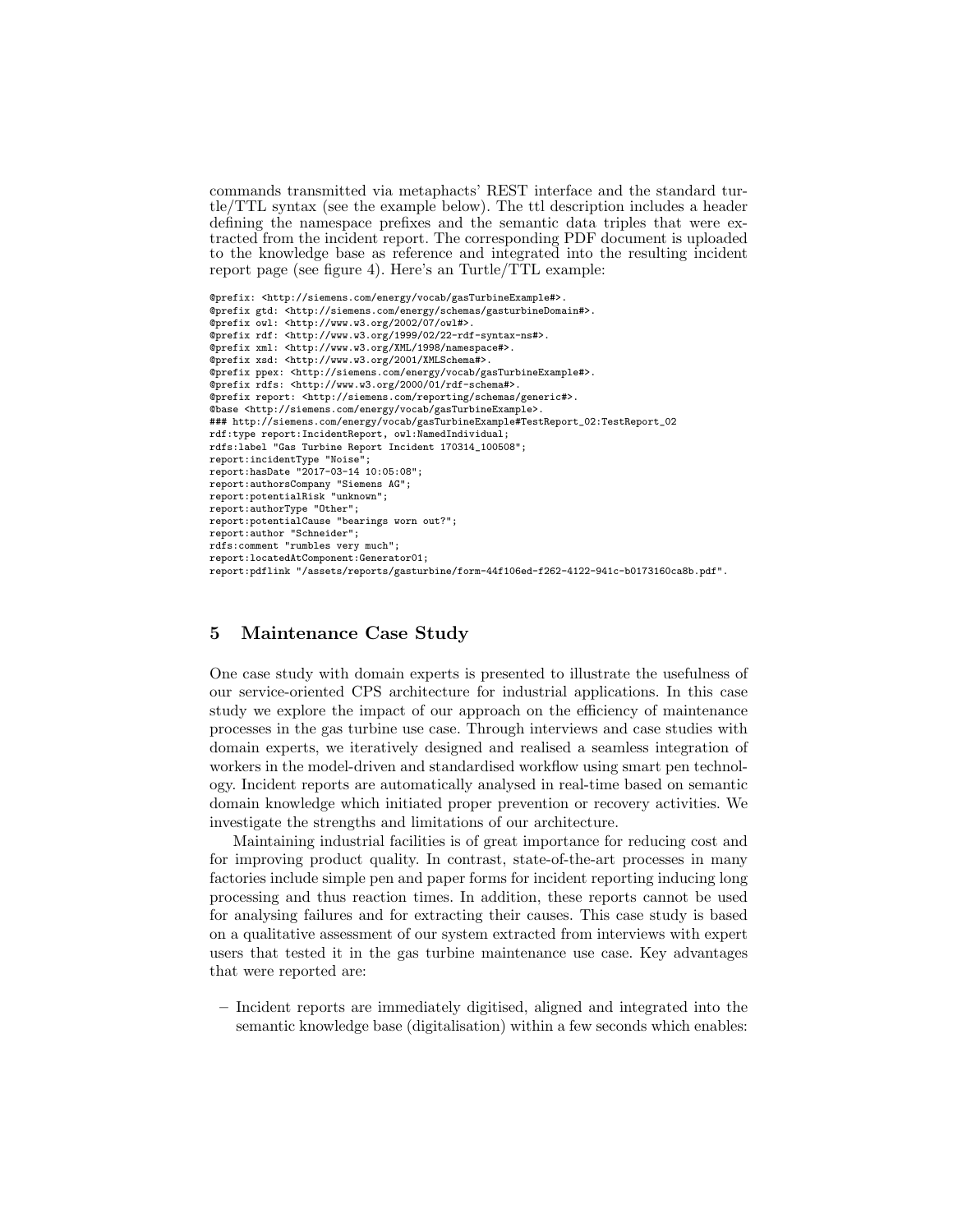| <b>SIEMENS</b>                                                                                                            |                                                                                                                                                                                                                                                                                                                                                                                                                                                                                                | Model Management                    | Structured Search Account +<br>Sparql | $\bullet$ |  |  |
|---------------------------------------------------------------------------------------------------------------------------|------------------------------------------------------------------------------------------------------------------------------------------------------------------------------------------------------------------------------------------------------------------------------------------------------------------------------------------------------------------------------------------------------------------------------------------------------------------------------------------------|-------------------------------------|---------------------------------------|-----------|--|--|
| Search for something.w                                                                                                    | PORTAL / OWL MODELS / GAS TURBINE REPORT INCIDENT 170314_100508                                                                                                                                                                                                                                                                                                                                                                                                                                |                                     |                                       |           |  |  |
| <b>Taxonomy Partonomy</b>                                                                                                 | Instance<br>Gas Turbine Report Incident 170314_100508                                                                                                                                                                                                                                                                                                                                                                                                                                          |                                     |                                       |           |  |  |
| • PPEx PowerPlant<br>GasTurbine Package 01<br>Gas Turbine Auxili<br>• GasTurbine 01<br>$\cdot$ Gearbox 01<br>Generator 01 | URI: http://siemens.com/energy/vocab/gasTurbineExample#GasTurbine_170314_100508                                                                                                                                                                                                                                                                                                                                                                                                                |                                     |                                       |           |  |  |
|                                                                                                                           | <b>Description:</b><br>rumbles very much                                                                                                                                                                                                                                                                                                                                                                                                                                                       |                                     |                                       |           |  |  |
|                                                                                                                           | Types                                                                                                                                                                                                                                                                                                                                                                                                                                                                                          | <b>Incident Data</b>                |                                       |           |  |  |
|                                                                                                                           | <b>Direct Types:</b><br>· IncidentReport                                                                                                                                                                                                                                                                                                                                                                                                                                                       | component:                          | · Generator 01                        |           |  |  |
|                                                                                                                           | Inferred Types:                                                                                                                                                                                                                                                                                                                                                                                                                                                                                | timestamp:                          | 2017-03-14 10:05:08                   |           |  |  |
|                                                                                                                           | · Information Object<br>· Report                                                                                                                                                                                                                                                                                                                                                                                                                                                               | classification:                     | • Noise                               |           |  |  |
|                                                                                                                           |                                                                                                                                                                                                                                                                                                                                                                                                                                                                                                | author:                             | Schneider                             |           |  |  |
|                                                                                                                           |                                                                                                                                                                                                                                                                                                                                                                                                                                                                                                | authors type:                       | Other                                 |           |  |  |
|                                                                                                                           |                                                                                                                                                                                                                                                                                                                                                                                                                                                                                                | authors company:                    | <b>Siemens AG</b>                     |           |  |  |
|                                                                                                                           |                                                                                                                                                                                                                                                                                                                                                                                                                                                                                                | <b>Potential Risk</b>               |                                       |           |  |  |
|                                                                                                                           |                                                                                                                                                                                                                                                                                                                                                                                                                                                                                                |                                     |                                       |           |  |  |
|                                                                                                                           |                                                                                                                                                                                                                                                                                                                                                                                                                                                                                                | potential risk:<br>potential cause: | unknown<br>bearings worn out?         |           |  |  |
|                                                                                                                           |                                                                                                                                                                                                                                                                                                                                                                                                                                                                                                |                                     |                                       |           |  |  |
|                                                                                                                           | <b>Original Report:</b><br><b>SIEMENS</b><br>$\rightarrow$<br>$\odot$ Datai<br>Gas turbine<br>Plant Identifier:<br>Subneider<br>$S.$ <i>eno</i> s<br>Company:<br>Andrew<br>$X^{\text{one}}$<br>Production Technician<br>Gas Turbine Expert<br>$\Box$<br>□<br>$_{\rm{crred}}$<br>roise<br>⊠<br>observation<br>other <sub>1</sub><br>Incident Decoription :<br>Tymbles very mach<br>X univown<br>$\square$ to<br>$\Box$ high<br>Potential Rick:<br>$over$ $\sigma$<br>Potential Cause:<br>eis ca |                                     |                                       |           |  |  |
|                                                                                                                           | Gen Turb<br>Senator                                                                                                                                                                                                                                                                                                                                                                                                                                                                            |                                     |                                       |           |  |  |

<span id="page-9-0"></span>Fig. 4. Incident Report in Metaphacts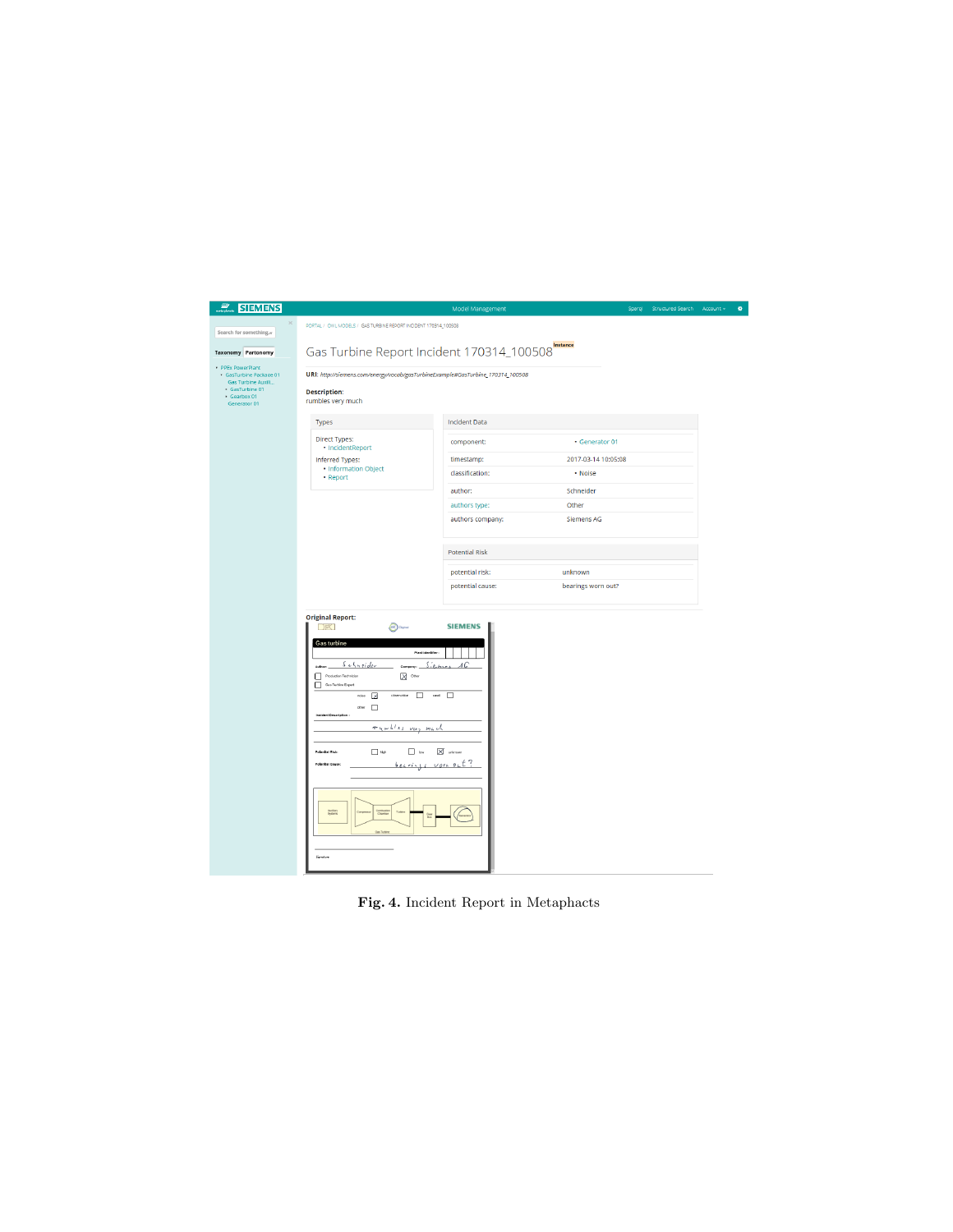- *•* Immediate data analysis (WCET) and over time, e.g., augmented with sensor data
- *•* Very fast response times
- *•* Intuitive and clear visualisation by filtering/searching for incidents with certain criteria (e.g., component, time interval, incident type or keywords within comments)
- Easy alignment to other business processes due to standardisation with BPMN (well established in the industrial domain)
- Low overhead concerning change management as workers are already familiar with pen and paper

Interestingly, in comparison to tablet-based applications, the pen based application was preferred as it was easier to handle and use in the working environment. The experts also mentioned the potential for other industries, such as automotive, that are still relying on analog paper-based reporting. In general, we can state that the future potential of these applications has been recognised by our expert partners in a very positive manner and in nearly all discussions, they mentioned further scenarios and processes that could benefit from this technology.

# 6 Conclusion and Outlook

We proposed a service-oriented architecture for seamlessly integrating workers in industrial cyber-physical production environments. This enables automatic data processing based on standardised models (BPMN and semantic concepts). A case study with domain experts (maintenance processes for a gas turbine) has shown the usefulness of our approach. It also demonstrated the flexibility of our architecture and thus its potential for improving eciency in many other Industry 4.0 use cases (such as the hot rolling mill). The tools (Camunda BPM server and metaphacts) and hand writing input modes used for implementing this use case turned out to be suitable candidates for further developments in similar domains.

The second use case is about the hot rolling mill plant in Eisenhüttenstadt [\[8\]](#page-12-12). The  $12M\text{Steel}^{10}$  $12M\text{Steel}^{10}$  $12M\text{Steel}^{10}$  project (intelligent and integrated manufacturing in steel production) has set up a comprehensive knowledge base for this kind of facility. It contains a broad model library for steel manufacturing processes including product models, process models, structure models, measurement models, order models, and storage models. This practical application scenario for the hot rolling mill in Eisenhüttenstadt combines two anomaly treatment approaches: (1) the manual (human-in-the-loop) incident reporting by using a smart pen, and (2) the automatic processing of a Semantic Sensor Network (SSN) compliant to W3C SSN Ontology [\[4\]](#page-11-1). The approach for pen-based incident reporting will be similar to the gas turbine use case. The automated anomaly detection

<span id="page-10-0"></span> $10$  I2MSteel, <https://www.cetic.be/I2MSTEEL>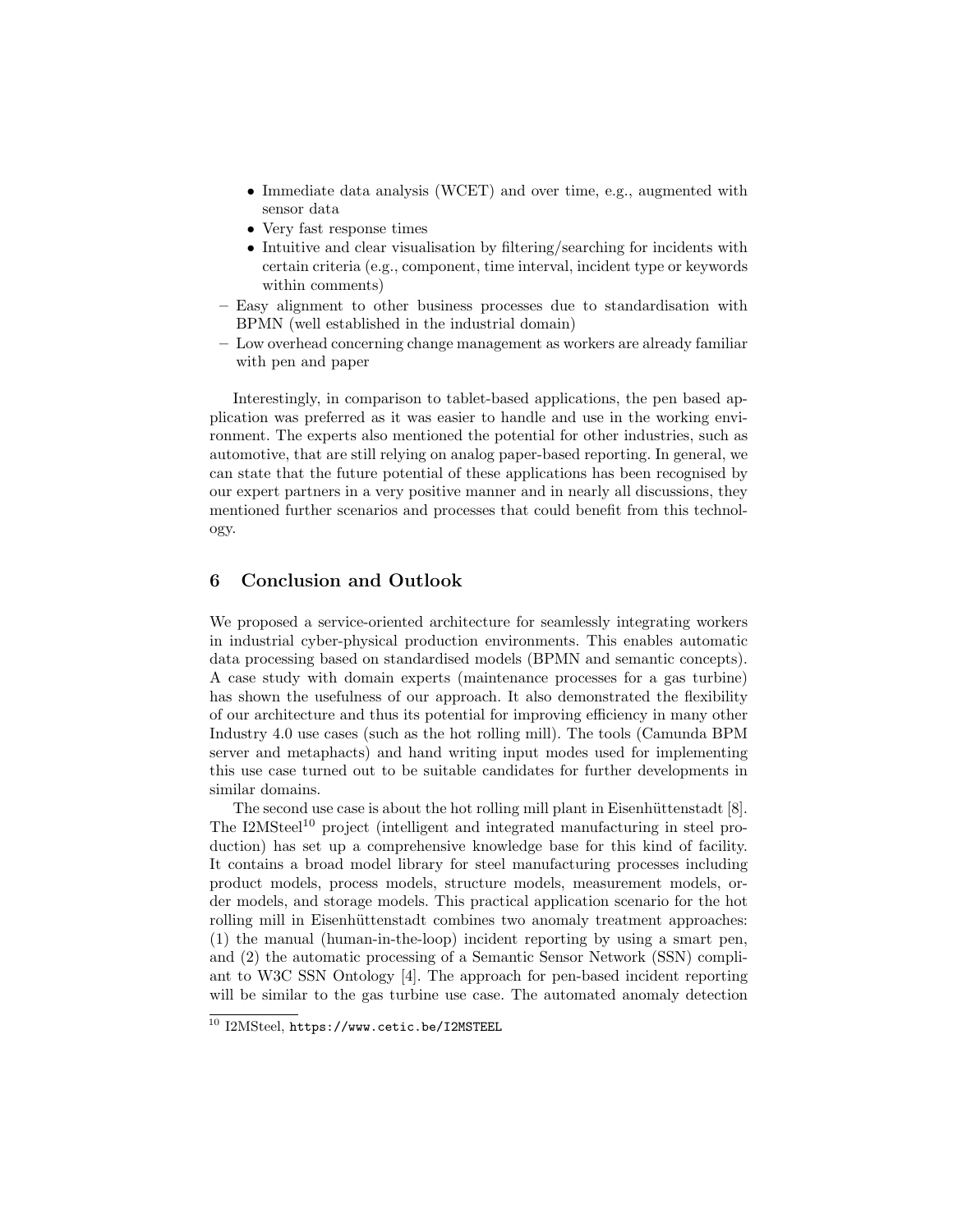relies on a collection of smart sensors that are placed in the production environment, e.g., attached to machines, products, or the production environment. All sensors are represented in a semantically modelled sensor network (SSN), which describes the sensor capabilities, their measurement processes, and typical observations. Based on a corresponding reasoning mechanism, inconsistent sensor values, broken sensors, or sensor values exceeding predefined limits are immediately detected as anomalies. These can then be integrated into the database and immediately processed at detection time. Depending on the underlying anomaly model, recovery actions can be triggered automatically.

Our extensible CPS platform suggests the integration of further input channels. Prange et al. proposed pen-based form filling using tablet computers in the medical domain [\[18\]](#page-12-13). It would be interesting to transfer their approach and evaluate the utility and usability in the industrial context. Further, we would like to investigate speech dialogues with gaze-based deictic reference resolution similar to [\[3\]](#page-11-2) and combine speech with gaze-guided object classification [\[2\]](#page-11-3) to map gaze to semantic concepts. Another promising direction is the integration of smart environmental sensors (SSN) for predictive maintenance. Multimodal multisensor input channels and corresponding recovery actions could be used to train deep networks for holistic and automatic business process modelling as suggested in [\[24\]](#page-13-5).

## Acknowledgment

This research was funded in part by the European Institute of Innovation and Technology (EIT) in the CPS for Smart Factories project, see [http://dfki.de/](http://dfki.de/smartfactories/) [smartfactories/](http://dfki.de/smartfactories/) ). The responsibility for this publication lies with the authors.

## References

- <span id="page-11-0"></span>1. Alsyouf, I.: The role of maintenance in improving companies' productivity and profitability. International Journal of Production Economics 105(1), 70–78 (jan 2007), <http://www.sciencedirect.com/science/article/pii/S092552730600065X>
- <span id="page-11-3"></span>2. Barz, M., Poller, P., Sonntag, D.: Evaluating Remote and Head-worn Eye Trackers in Multi-modal Speech-based HRI. In: Mutlu, B., Tscheligi, M., Weiss, A., Young, J.E. (eds.) Companion of the 2017 ACM/IEEE International Conference on Human-Robot Interaction, HRI 2017, Vienna, Austria, March 6-9, 2017. pp. 79–80. ACM (2017), <http://doi.acm.org/10.1145/3029798.3038367>
- <span id="page-11-2"></span>3. Barz, M., Sonntag, D.: Gaze-guided object classification using deep neural networks for attention-based computing. In: Lukowicz, P., Krüger, A., Bulling, A., Lim, Y., Patel, S.N. (eds.) Proceedings of the 2016 ACM International Joint Conference on Pervasive and Ubiquitous Computing, UbiComp Adjunct 2016, Heidelberg, Germany, September 12-16, 2016. pp. 253–256. ACM (2016), [http:](http://doi.acm.org/10.1145/2968219.2971389) [//doi.acm.org/10.1145/2968219.2971389](http://doi.acm.org/10.1145/2968219.2971389)
- <span id="page-11-1"></span>4. Compton, M., Barnaghi, P., Bermudez, L., García-Castro, R., Corcho, O., Cox, S., Graybeal, J., Hauswirth, M., Henson, C., Herzog, A., Huang, V., Janowicz, K., Kelsey, W.D., Phuoc, D.L., Lefort, L., Leggieri, M., Neuhaus, H., Nikolov,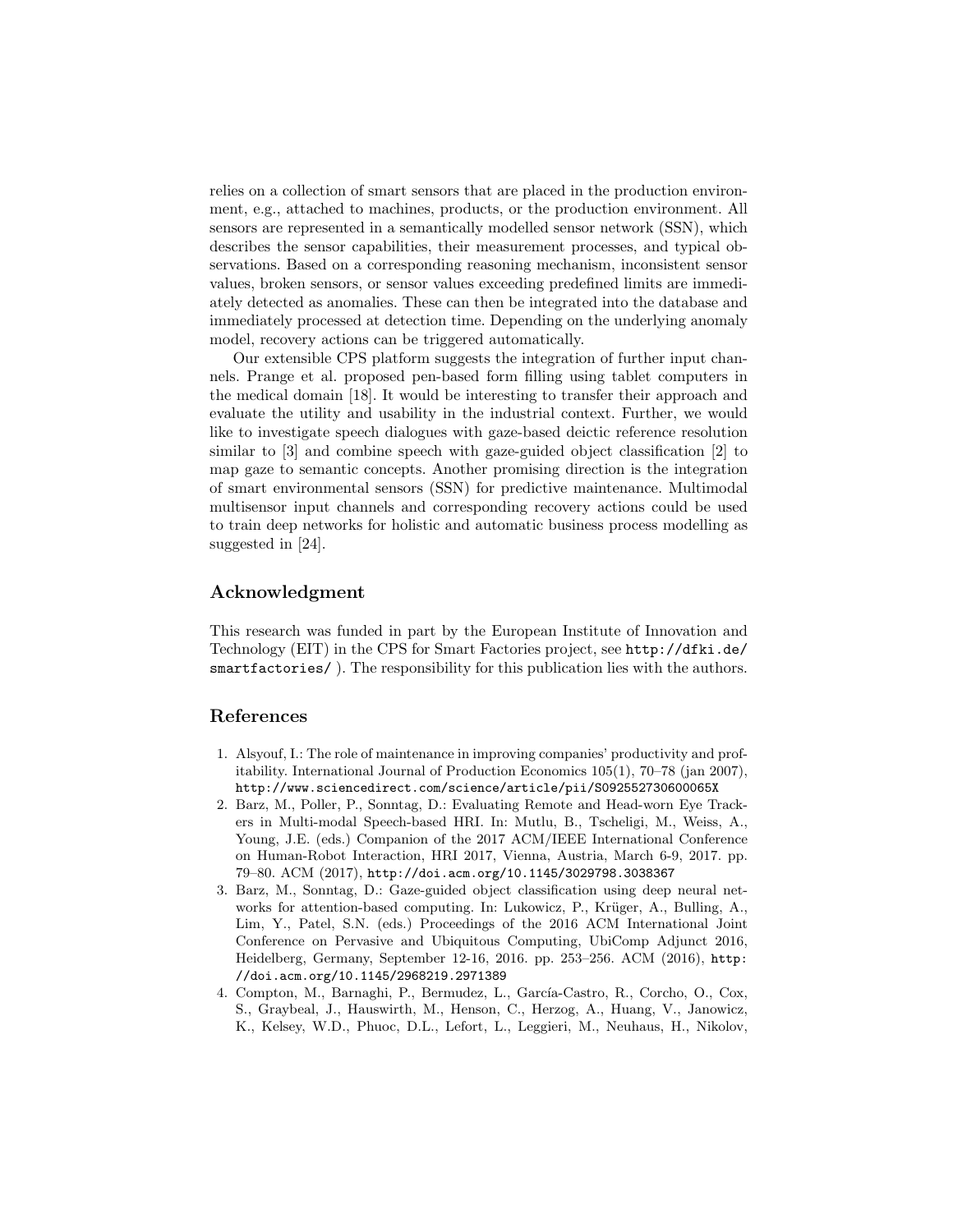A., Page, K., Passant, A., Sheth, A., Taylor, K.: The SSN ontology of the W3C semantic sensor network incubator group. Web Semantics: Science, Services and Agents on the World Wide Web 17, 25–32 (2012), [http://www.sciencedirect.](http://www.sciencedirect.com/science/article/pii/S1570826812000571) [com/science/article/pii/S1570826812000571](http://www.sciencedirect.com/science/article/pii/S1570826812000571)

- <span id="page-12-1"></span>5. Fantini, P., Tavola, G., Taisch, M., Barbosa, J., Leitao, P., Liu, Y., Sayed, M.S., Lohse, N.: Exploring the integration of the human as a flexibility factor in CPS enabled manufacturing environments: Methodology and results. In: IECON 2016 - 42nd Annual Conference of the IEEE Industrial Electronics Society. pp. 5711–5716 (Oct 2016)
- <span id="page-12-0"></span>6. Gaham, M., Bouzouia, B., Achour, N.: Human-in-the-loop cyber-physical production systems control (hilcp2sc): A multi-objective interactive framework proposal. In: Borangiu, T., Thomas, A., Trentesaux, D. (eds.) Service Orientation in Holonic and Multi-agent Manufacturing, pp. 315–325. Springer International Publishing, Cham (2015), [http://dx.doi.org/10.1007/978-3-319-15159-5\\_29](http://dx.doi.org/10.1007/978-3-319-15159-5_29)
- <span id="page-12-5"></span>7. Hermann, M., Pentek, T., Otto, B.: Design principles for Industrie 4.0 scenarios: a literature review. Technische Universität Dortmund, Dortmund (2015)
- <span id="page-12-12"></span>8. Kahle, P.: Hot-Rolled Strip Production. EKO Stahl, [http://www.](http://www.arcelormittal-ehst.com/ameh/uploads/file/Warmbanderzeugung.pdf) [arcelormittal-ehst.com/ameh/uploads/file/Warmbanderzeugung.pdf](http://www.arcelormittal-ehst.com/ameh/uploads/file/Warmbanderzeugung.pdf)
- <span id="page-12-10"></span>9. Klyne, G., Carroll, J.J.: Resource Description Framework (RDF): Concepts and Abstract Syntax (feb 2006), [https://www.w3.org/TR/2004/](https://www.w3.org/TR/2004/REC-rdf-concepts-20040210/) [REC-rdf-concepts-20040210/](https://www.w3.org/TR/2004/REC-rdf-concepts-20040210/)
- <span id="page-12-11"></span>10. Krötzsch, M., Vrandečić, D., Völkel, M.: Semantic MediaWiki. In: Cruz, I., Decker, S., Allemang, D., Preist, C., Schwabe, D., Mika, P., Uschold, M., Aroyo, L. (eds.) The Semantic Web - ISWC 2006, Lecture Notes in Computer Science, vol. 4273, pp. 935–942. Springer Berlin Heidelberg (2006), [http://dx.doi.org/10.1007/](http://dx.doi.org/10.1007/11926078_68) [11926078\\_68](http://dx.doi.org/10.1007/11926078_68)
- <span id="page-12-9"></span>11. Laurent, S.S., Dumbill, E., Johnston, J.: Programming Web Services with XML-RPC. O'Reilly & Associates, Inc., Sebastopol, CA, USA (2001)
- <span id="page-12-8"></span>12. Lee, J., Bagheri, B., Kao, H.A.: A cyber-physical systems architecture for industry 4.0-based manufacturing systems. Manufacturing Letters 3, 18–23 (2015)
- <span id="page-12-2"></span>13. Lu, Y., Morris, K.C., Frechette, S.: Standards landscape and directions for smart manufacturing systems. In: Automation Science and Engineering (CASE), 2015 IEEE International Conference on. pp. 998–1005. IEEE (2015)
- <span id="page-12-7"></span>14. Mayer, S., Hodges, J., Yu, D., Kritzler, M., Michahelles, F.: An open semantic framework for the industrial internet of things. IEEE Intelligent Systems 32(1), 96–101 (Jan 2017)
- <span id="page-12-4"></span>15. Object Management Group: Business Process Model and Notation (BPMN) Version 2.0. Tech. rep., Open Management Group (2011), [http://www.omg.org/spec/](http://www.omg.org/spec/BPMN/2.0) [BPMN/2.0](http://www.omg.org/spec/BPMN/2.0)
- <span id="page-12-3"></span>16. Panfilenko, D., Poller, P., Sonntag, D., Zillner, S., Schneider, M.: BPMN for knowledge acquisition and anomaly handling in CPS for smart factories. In: 2016 IEEE 21st International Conference on Emerging Technologies and Factory Automation (ETFA). pp. 1-4. IEEE (sep 2016), [http://ieeexplore.ieee.org/document/](http://ieeexplore.ieee.org/document/7733686/) [7733686/](http://ieeexplore.ieee.org/document/7733686/)
- <span id="page-12-6"></span>17. Petersen, N., Galkin, M., Lange, C., Lohmann, S., Auer, S.: Monitoring and Automating Factories Using Semantic Models, pp. 315–330. Springer International Publishing, Cham (2016)
- <span id="page-12-13"></span>18. Prange, A., Sonntag, D.: Digital PI-RADS: smartphone sketches for instant knowledge acquisition in prostate cancer detection. In: 29th IEEE International Symposium on Computer-Based Medical Systems, CBMS 2016, Belfast, UK and